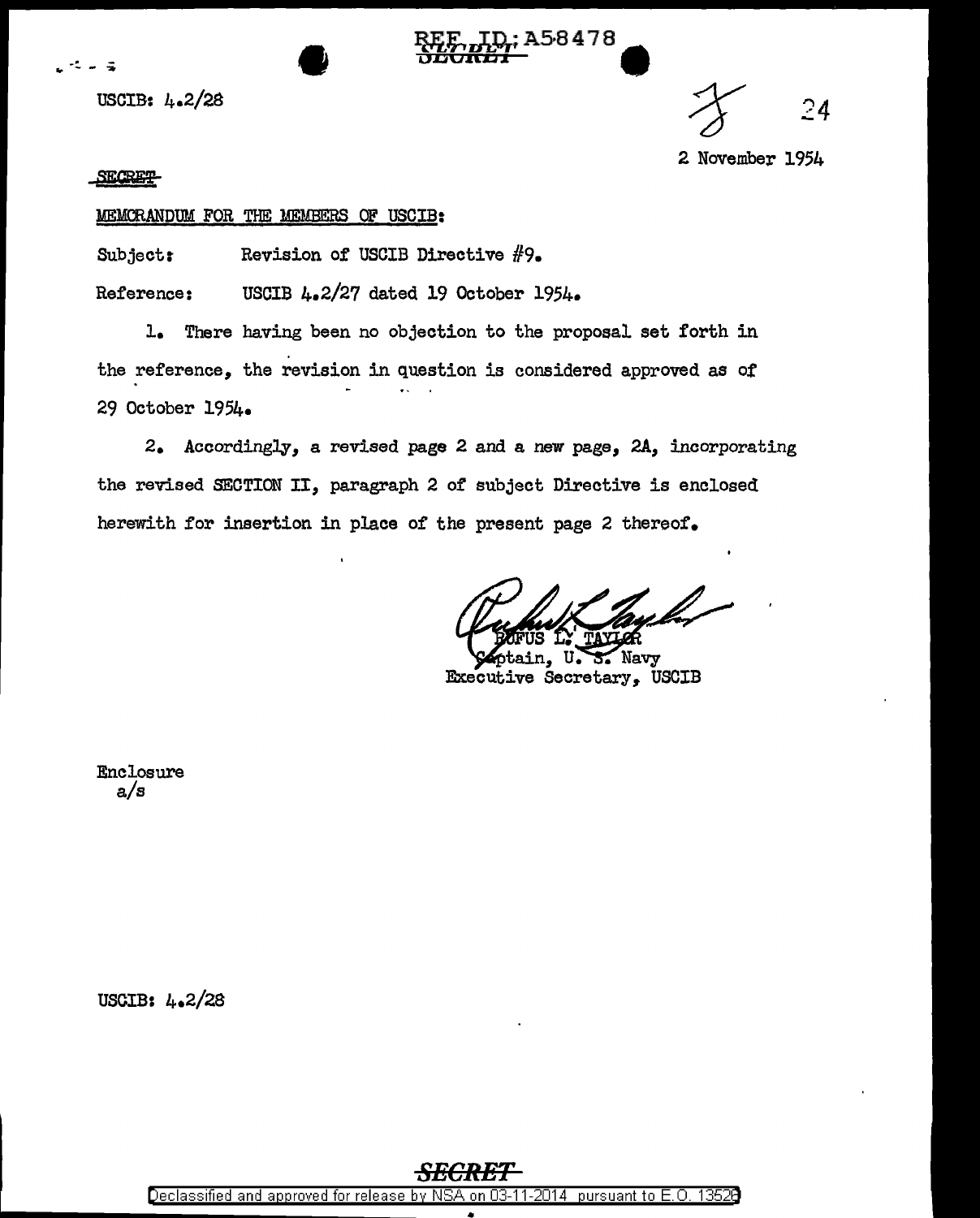# II. COMPROMISE OF COMINT INFORMATION AND COMINT CODEWORDS DUE TO CAUSES OTHER THAN TRANSMISSION BY ELECTRICAL MEANS.

REE LD: A58478 ULURLI I

1. Each USCIB member will take the necessary administrative steps to ensure that whenever circumstances occur which involve possible compromise of COMINT information or COMINT codewords due to causes other than transmission by electrical means a report of the incident will be forwarded to him immediately and, if possible, through channels expressly provided for COMINT. If COMINT channels are unavailable the report shall be sent via the available channel of greatest security and most limited access and in a communication so worded as to conceal its true meaning from persons not indoctrinated for COMINT. COMINT codewords shall not be used in their codeword sense in such communications.

2. The USCIB member concerned will evaluate the report as expeditiously as possible. In evaluating possible compromises due to inadvertent or accidental disclosure of COMINT information, COMINT compromise (loss of accountability) need not be assumed to have ocqurred if, in the opinion of the cognizant member, the unauthorized individual or individuals involved have maintained, and may reasonably be ex.peated to continue to maintain, absolute secrecy concerning the knowledge inadvertently revealed. Whatever the case, if, in the member's opinion, the circumstances do in fact indicate that a possible compromise has occurred, he will immediately fonvard to the Director, National Security Agency a report of the incident together with his recommendations in the

-2-

Approved by USCIB on 4 FEB 1954. (Revised by USCIB on 29 OCT. 1954) CIBD #9

## *SECRET*